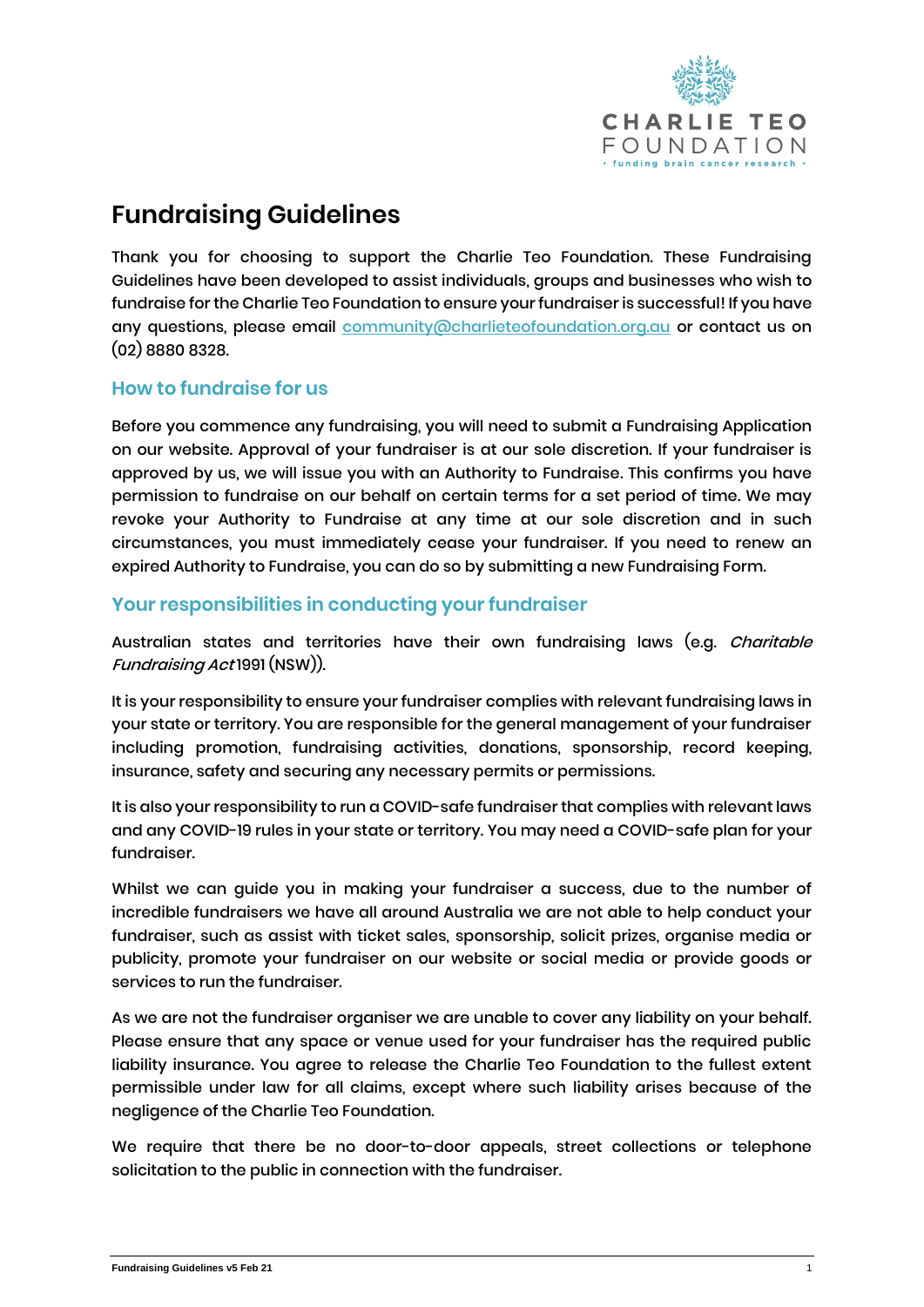You are to conduct the fundraiser in the manner set out by you in your Fundraising Application. You must seek our approval as soon as possible to any proposed changes to the fundraiser, which may be withheld in our absolute discretion.

# **Promoting your fundraiser**

Under your Authority to Fundraise, you will be permitted to use the Charlie Teo Foundation logo for the sole purpose of promoting your fundraiser. Please note that advertising and promotional material that includes our logo must be pre-approved by us and must clearly and prominently state:

- That the fundraiser is in support of the Charlie Teo Foundation;
- Your name; and
- The percentage or amount of the proceeds to be donated to the Charlie Teo Foundation. E.g. all funds raised will go to the Charlie Teo Foundation.

If you are conducting the fundraiser as part of your business, your advertising must also include:

- The details of your business including name, address phone number, website and email; and
- Details of how the donation is to be calculated and for how long the fundraising appeal will last. E.g. 30%/\$30 from the sale of every bag sold between now and the end of March 2019 will be donated to the Charlie Teo Foundation.

We encourage you to post about your fundraiser on social media and tag us @charlieteofoundation

## **Expenses & record keeping**

Depending on the size of your fundraiser, we may require you to submit a fundraising budget for our approval. Any budget should be used as a planning tool for how you can reach your desired fundraising goal.

The law requires you to keep accurate records of income and expenditure relating to your fundraiser including items of gross profit received, expenses incurred and transactions in relation to the fundraiser.

Charlie Teo Foundation cannot pay any expenses for conducting your fundraiser, however you can deduct your necessary expenses from the proceeds of your fundraiser, provided they are documented. Expenses must not exceed 40% of your gross proceeds.

You agree that you will not retain any part of the gross profits raised during the fundraiser as a commission, wage or other fee. All profit (minus expenses) must be paid to the Charlie Teo Foundation.

## **Completion of fundraiser**

The proceeds of your fundraiser must be received by us within one month of the end of your fundraiser, preferably by EFT. When transferring or depositing money, please use your full name or name of the fundraiser in the description field so that we know who the money has come from. For any ongoing fundraising appeals, you must transfer the proceeds on a regular basis as agreed with the Charlie Teo Foundation, e.g. monthly or quarterly.